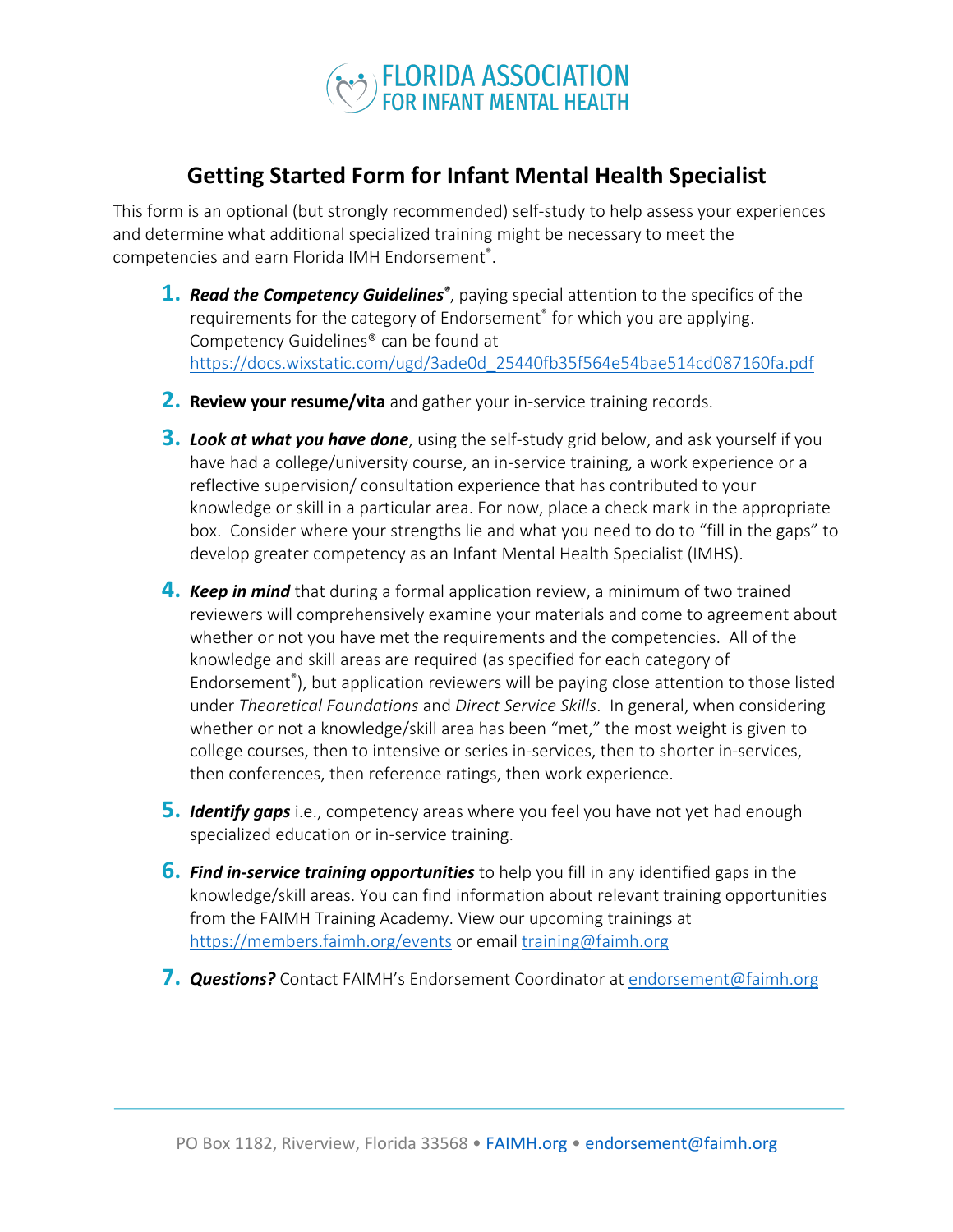## Infant Mental Health Specialist Self-Study Guide

| <b>Theoretical Foundations</b>                         | <b>Education</b> | <b>Work</b> | <b>In-Service Training(s)</b> |
|--------------------------------------------------------|------------------|-------------|-------------------------------|
| Pregnancy and Early Parenthood                         |                  |             |                               |
| Infant/Young Child Development and<br>Behavior         |                  |             |                               |
| Infant/Young Child and Family-Centered<br>Practice     |                  |             |                               |
| Relationship-Focused, Therapeutic Practice             |                  |             |                               |
| Family Relationships and Dynamics                      |                  |             |                               |
| Attachment, Separation, Trauma, Grief, and<br>Loss     |                  |             |                               |
| Psychotherapeutic and Behavioral Theories<br>of Change |                  |             |                               |
| Disorders of Infancy/Early Childhood                   |                  |             |                               |
| Mental and Behavioral Disorders in Adults              |                  |             |                               |
| <b>Cultural Competence</b>                             |                  |             |                               |
| Law, Regulation & Policy                               | <b>Education</b> | <b>Work</b> | <b>In-Service Training(s)</b> |
| <b>Ethical Practice</b>                                |                  |             |                               |
| Government, Law and Regulation                         |                  |             |                               |
| <b>Agency Policy</b>                                   |                  |             |                               |
| <b>Systems Expertise</b>                               | <b>Education</b> | <b>Work</b> | <b>In-Service Training(s)</b> |
| Service Delivery Systems                               |                  |             |                               |
| <b>Community Resources</b>                             |                  |             |                               |

| <b>Direct Service Skills</b>                                                    | <b>Education</b> | <b>Work</b> | <b>In-Service Training(s)</b> |
|---------------------------------------------------------------------------------|------------------|-------------|-------------------------------|
| Observation and Listening                                                       |                  |             |                               |
| Screening and Assessment                                                        |                  |             |                               |
| Responding with empathy                                                         |                  |             |                               |
| Intervention/Treatment Planning                                                 |                  |             |                               |
| Developmental Guidance                                                          |                  |             |                               |
| <b>Supportive Counseling</b>                                                    |                  |             |                               |
| Parent-Infant/Young Child Relationship-<br><b>Based Therapies and Practices</b> |                  |             |                               |
| Advocacy                                                                        |                  |             |                               |
| Life Skills                                                                     |                  |             |                               |
| Safety                                                                          |                  |             |                               |